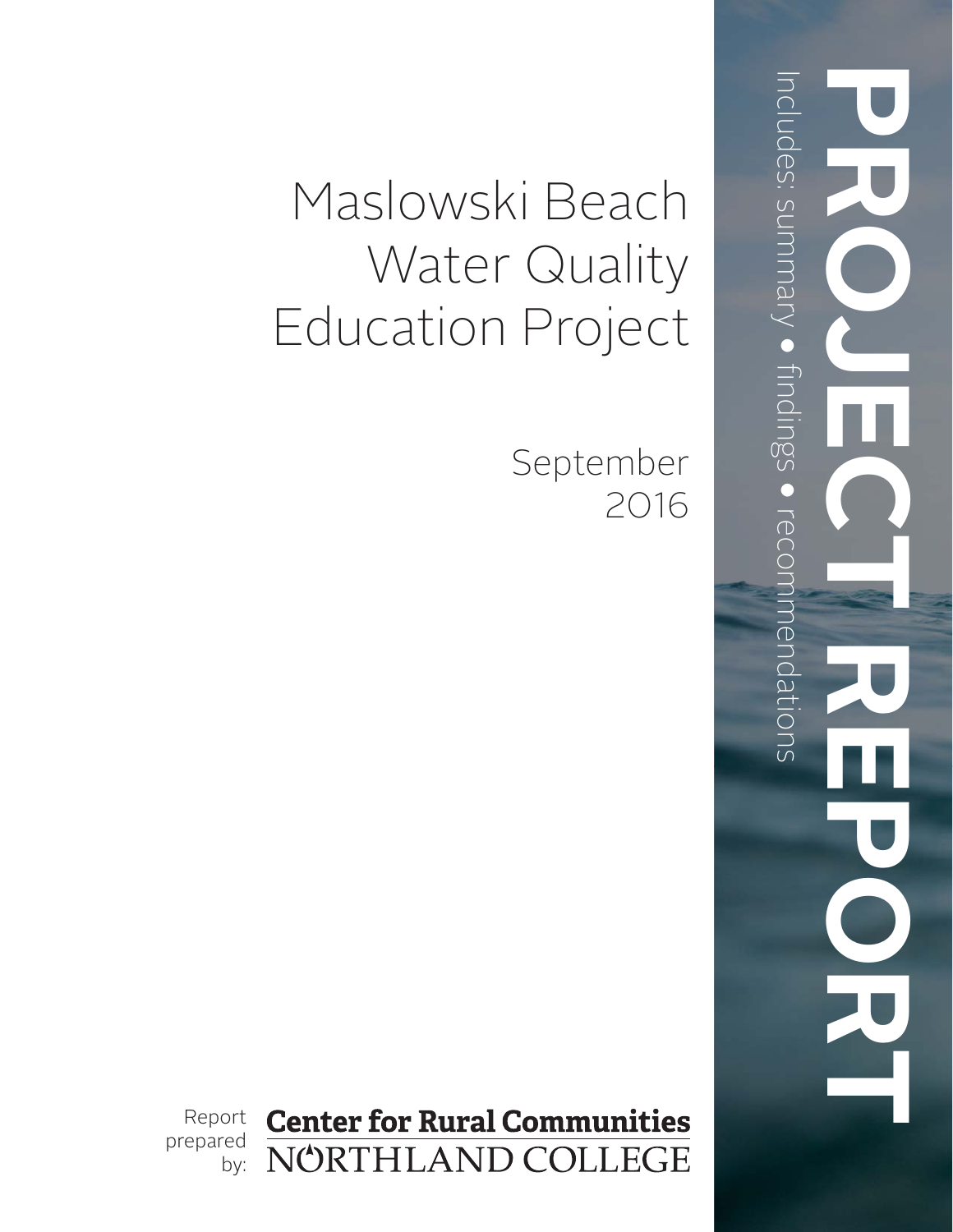# **Acknowledgements**

This report was developed by the Center for Rural Communities at Northland College. Funding for this project was provided by a Wisconsin Coastal management Program award to the City of Ashland Parks and Recreation Department.

We would like to thank staff from the Mary Griggs Burke Center for Freshwater Innovation (Northland College), the Applied Research and Environmental Lab (Northland College), and the City of Ashland's Parks and Recreation Department for their input and assistance throughout this project. We would also like to thank Northland College Center for Rural Communities student research assistants for their contributions, Jasmyn DiMeglio, Emily Donaldson, Sophie Holz, KayDee Johnson, Megan McBride, and Jordan Pelsue. We are especially grateful to student research assistant Kaylee Thornley for her leadership and extensive contributions to this project.

### **Authors**

Brandon Hofstedt, Associate Professor of Sustainable Community Development and Faculty Director of the Center for Rural Communities at Northland College.

Matt O'Laughlin, Assistant Professor of Psychology and Faculty Research Associate at the Center for Rural Communities at Northland College.

Ana Tochterman, Director of Research Programs at the Center for Rural Communities at Northland College.

Kaylee Thornley, Research Assistant at the Center for Rural Communities at Northland College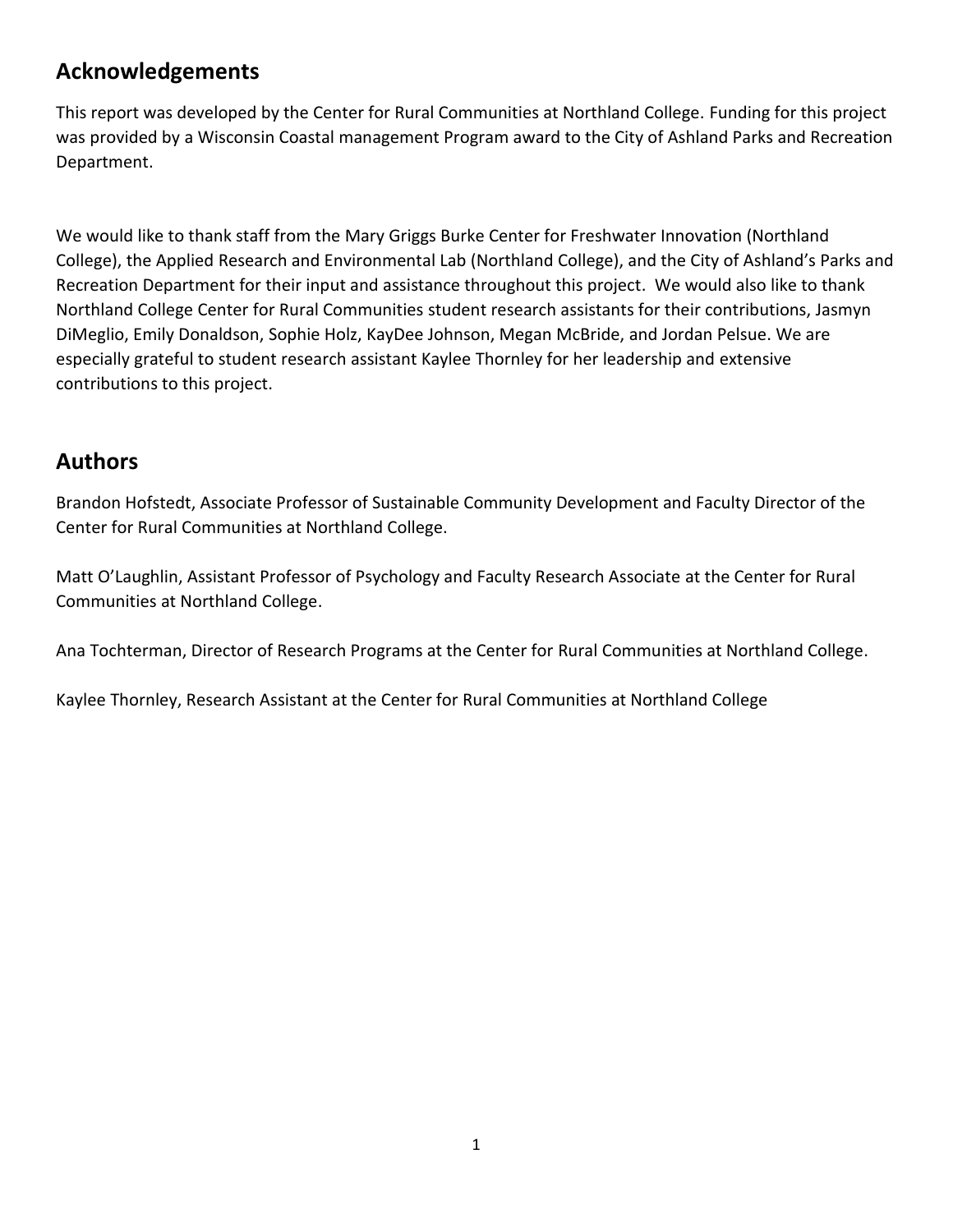# **Contents**

<span id="page-2-0"></span>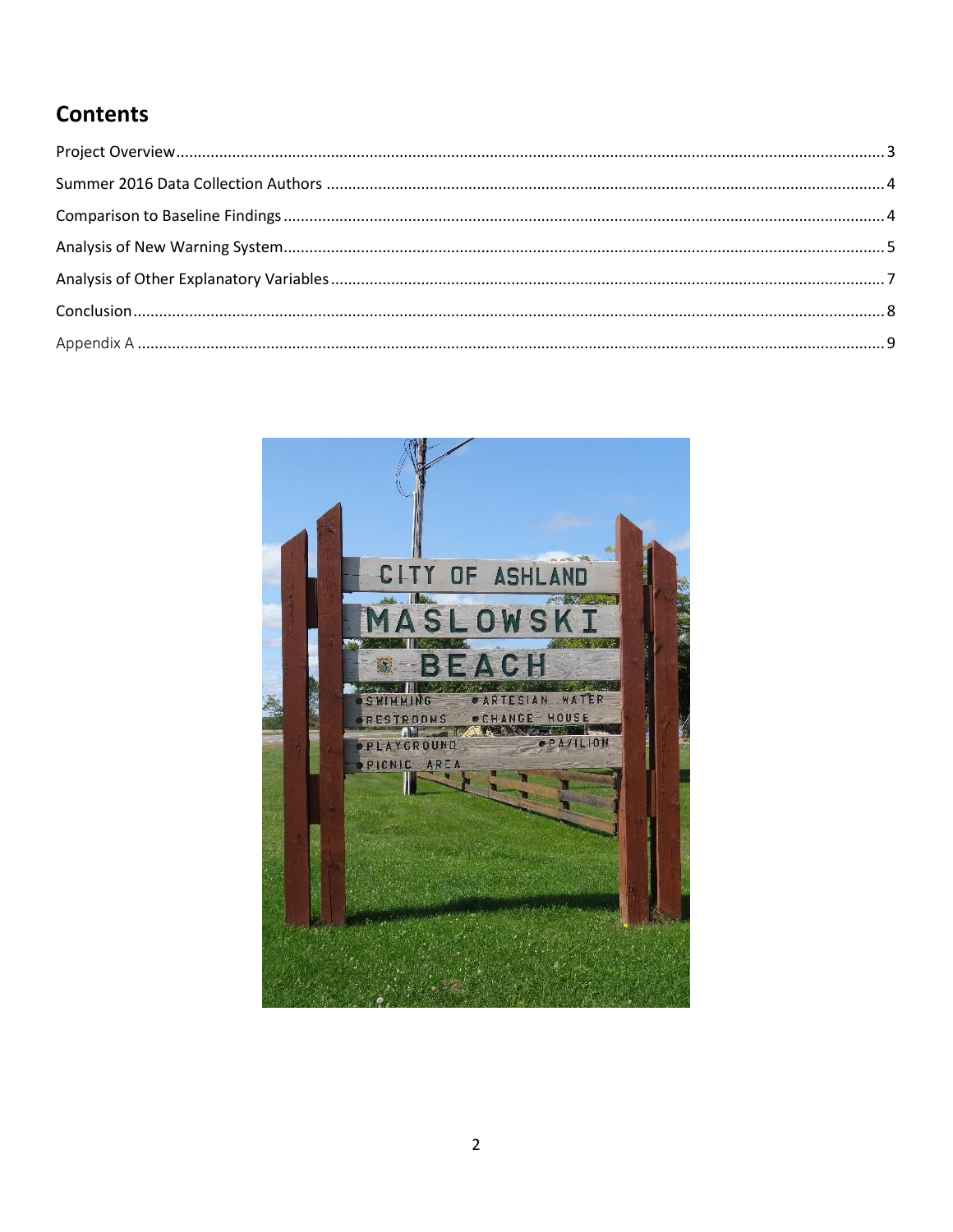# **Project Overview**

Over the past three years, the Northland College Center for Rural Communities worked in collaboration with the Mary Griggs Burke Center for Freshwater Innovation (Northland College), the Applied Research and Environmental Lab (Northland College), and the City of Ashland's Parks and Recreation Department to measure and understand risky swimming behavior at Maslowski Beach. During the summer of 2014 and 2015, CRC staff collected baseline data including observations and surveys with beachgoers at Maslowski Beach. Baseline data were used to create a new warning sign to inform beachgoers of current water quality condition and potential health risks associated with swimming at the beach during increased levels and occurrences of E.coli. The new sign, referred to as Louie the Bass (Image 2), was designed to target children who are at high risk of becoming infected and who were also most likely to enter the water based on data collected at baseline. The sign includes a warning system as well as information on risks, water quality, and alternative swimming locations. In the summer of 2016, CRC staff collected observation and survey data of beachgoers at Maslowski Beach to assess the effectiveness of the new sign. This report summarizes key findings from 2014, 2015, and 2016. The report ends with suggestions to improve public awareness around swimming during warning or closure periods.

<span id="page-3-0"></span>



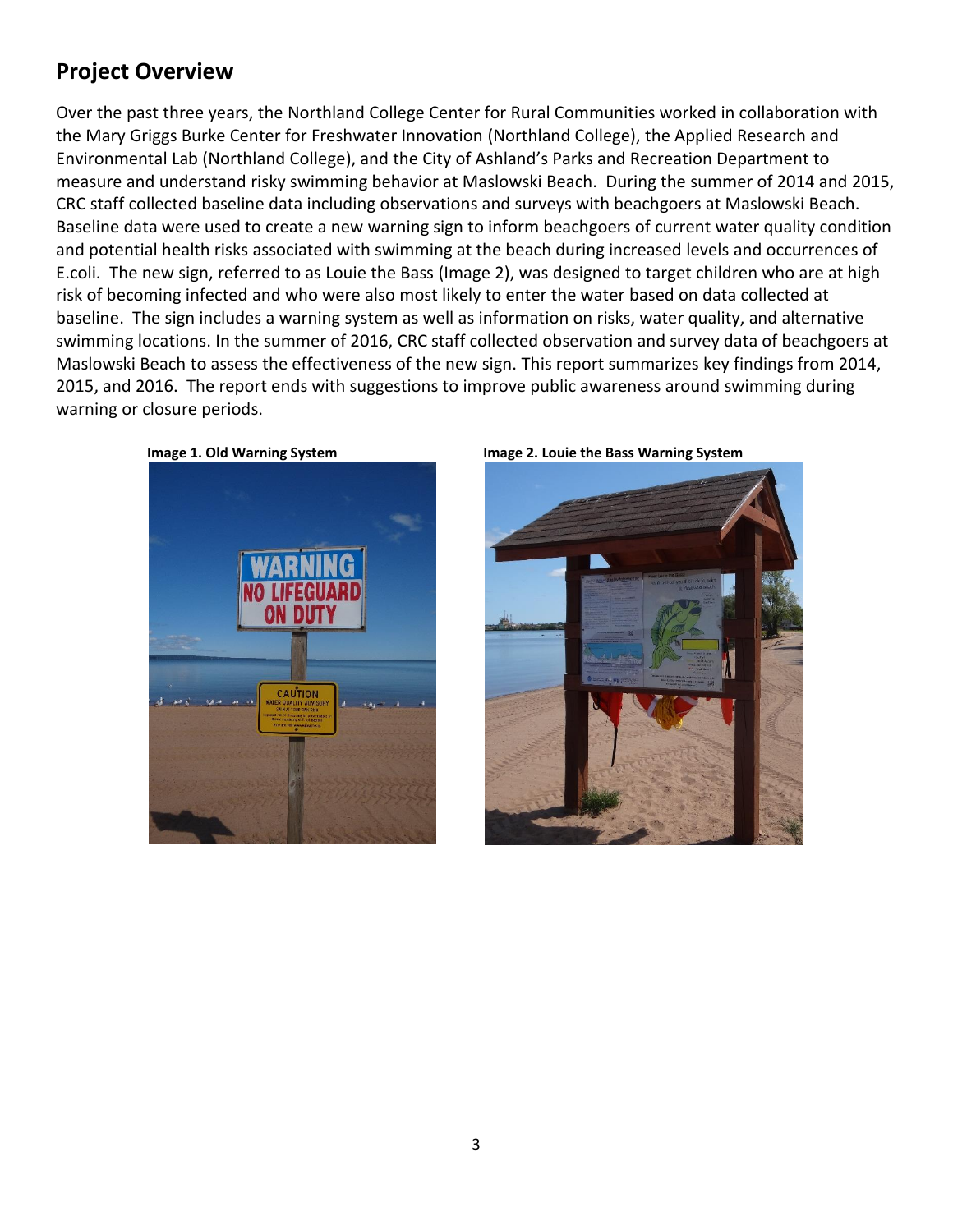

# **Summer 2016 Data Collection<sup>1</sup>**

Research staff observed 2,400 beachgoers prior to sign re-design, and an additional 763 beachgoers in 2016, after placement of the new sign (Table 1). Research staff interviewed 243 beachgoers prior to sign re-design, and an additional 68 beachgoers in 2016, after placement of the new sign (Table 1). All of 2016 observations and interviews occurred after the installation of a new informational sign referred to as "Louie the Bass". The primary purpose of the new sign was to warn swimmers about current water quality and safety conditions as well as inform beachgoers of potential health risks when swimming at the beach during warning or closure periods.

| <b>Table 1.</b> Number of observations and interviews by year |      |                      |     |      |  |
|---------------------------------------------------------------|------|----------------------|-----|------|--|
|                                                               |      | 2014 2015 2016 Total |     |      |  |
| <b>Observations</b>                                           | 1242 | 1158                 | 763 | 3163 |  |
| <b>Interviews</b>                                             | 122  | 121                  | 68  | -311 |  |

# <span id="page-4-0"></span>**Comparison to Baseline Findings**

Consistent with 2014 and 2015 baseline findings, beachgoers were most likely to go to the beach and enter the water on warmer days; specifically days where the air temperature was at or above 80 degrees Fahrenheit. Before and after sign re-design, children and youth under the age of 18 were most likely to enter the water regardless of temperature compared to any other age group. Self-reported survey data before and after sign re-design indicates beachgoers most commonly swam because they wanted to be outside, it was hot, and they had free time.

<span id="page-4-1"></span>l

<sup>&</sup>lt;sup>1</sup> See Appendix A for explanation of methodology.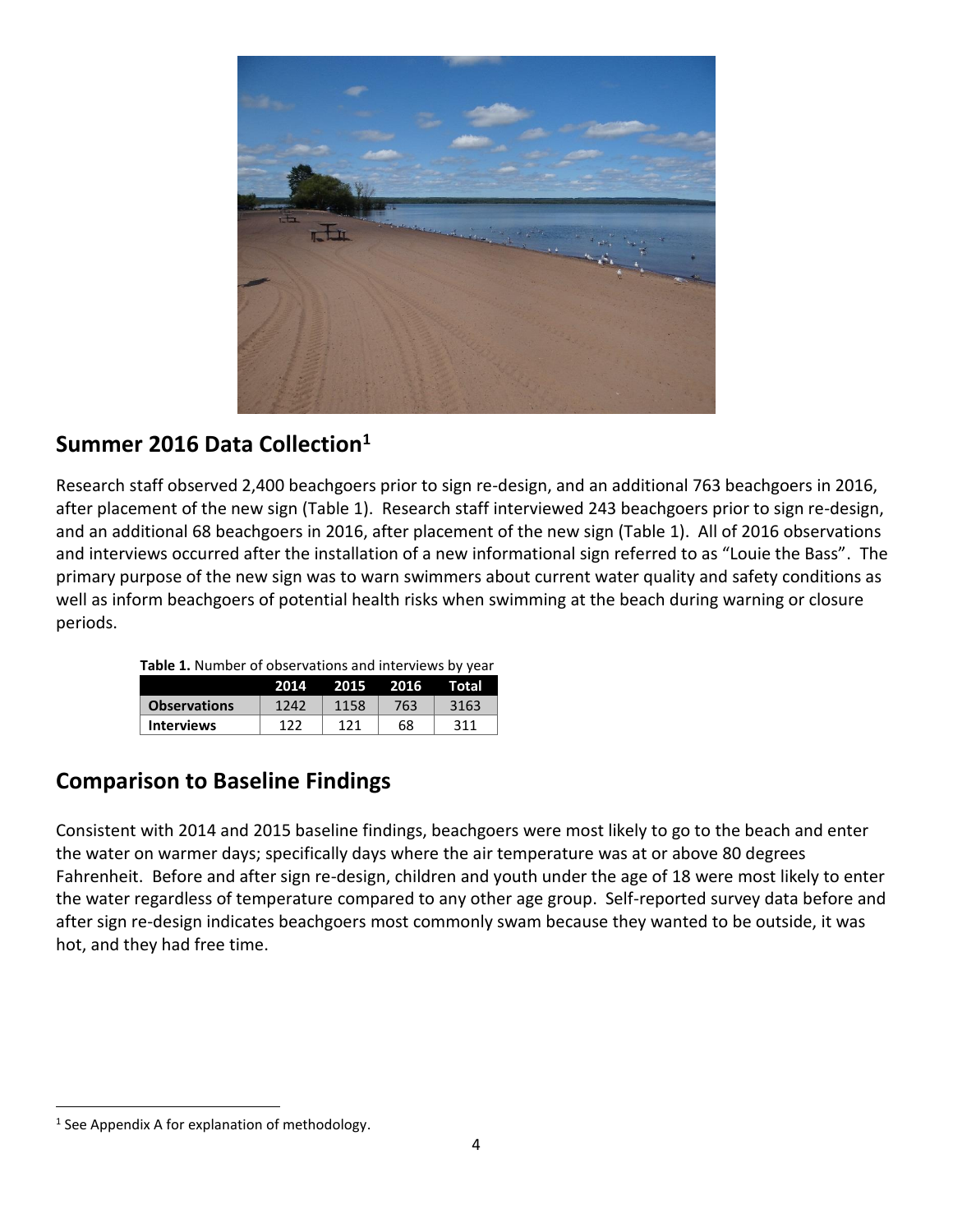# **Analysis of New Warning System**

To test the effectiveness of the new sign at communicating potential risks associated with swimming during increased levels of E.coli, we tested seven hypotheses using logistic regression to see what factors were associated with the likelihood a beachgoer would enter the water. Hypotheses and results are summarized below:

### *H1: Beachgoers are less likely to enter water when warning sign is present.*

The presence of warning and beach closure signs was not related to entering the water. Moreover, there was no difference in beachgoer behavior after the Louie the Bass sign was posted. The Louie the Bass sign had no effect on the cohort most likely to enter the water, children and youth under the age of 18.

There are a number of possible explanations for the lack of observed relationship between the new signage and risky behavior, including the unusually high number of warm days during 2016 summer. However, a likely shortcoming was sign placement. The sign was placed perpendicular to the lake on the east end of a beach that spans about a third of a mile.

Additionally, the sign is on the side of the kiosk, which is also the side that would be least visible to beachgoers whether entering via foot, bike, or car. To highlight this point, only 4.1 percent of all beachgoers (or 31 out of 763) actually looked at the sign during our 2016 observations. Similarly, the percentage of survey respondents who stated they noticed the new sign is slightly higher at 16.2 percent (or 11 out of 68 respondents) but still only a small minority of beachgoers.

Although the new sign did not have an effect on overall beachgoer behavior, we did find evidence – although not statistically significant – that viewing the sign was positively correlated with beachgoer's knowledge of risky swimming.

*H1a: People who view the new sign are less likely to enter the water on days when E.coli levels are elevated.* 

Findings indicate that beachgoers who viewed the new sign on days where E.coli levels were elevated (as signified by a yellow or red warning) were less likely to enter the water compared to (1) those who did not view the sign on warning days, (2) those who did not view the sign on nonwarning days, and (3) those who did view the sign on non-warning days (Table 2).

|                              |               | <b>Viewed Sign</b> |                  |  |
|------------------------------|---------------|--------------------|------------------|--|
|                              |               | Yes                | N <sub>0</sub>   |  |
| <b>No Warning</b>            | Did not enter | $38.5\%$ (n=10)    | 39.0% (n=208)    |  |
|                              | Entered       | $61.5\%$ (n=16)    | $61.0\%$ (n=326) |  |
| <b>Yellow or red Warning</b> | Did not enter | $80.0\%$ (n=4)     | $31.8\%$ (n=61)  |  |
|                              | Entered       | $20.0\%$ (n=1)     | 68.2% (n=131)    |  |

**Table 2.** Percent and frequency of those entered or did not enter, by sign view and water quality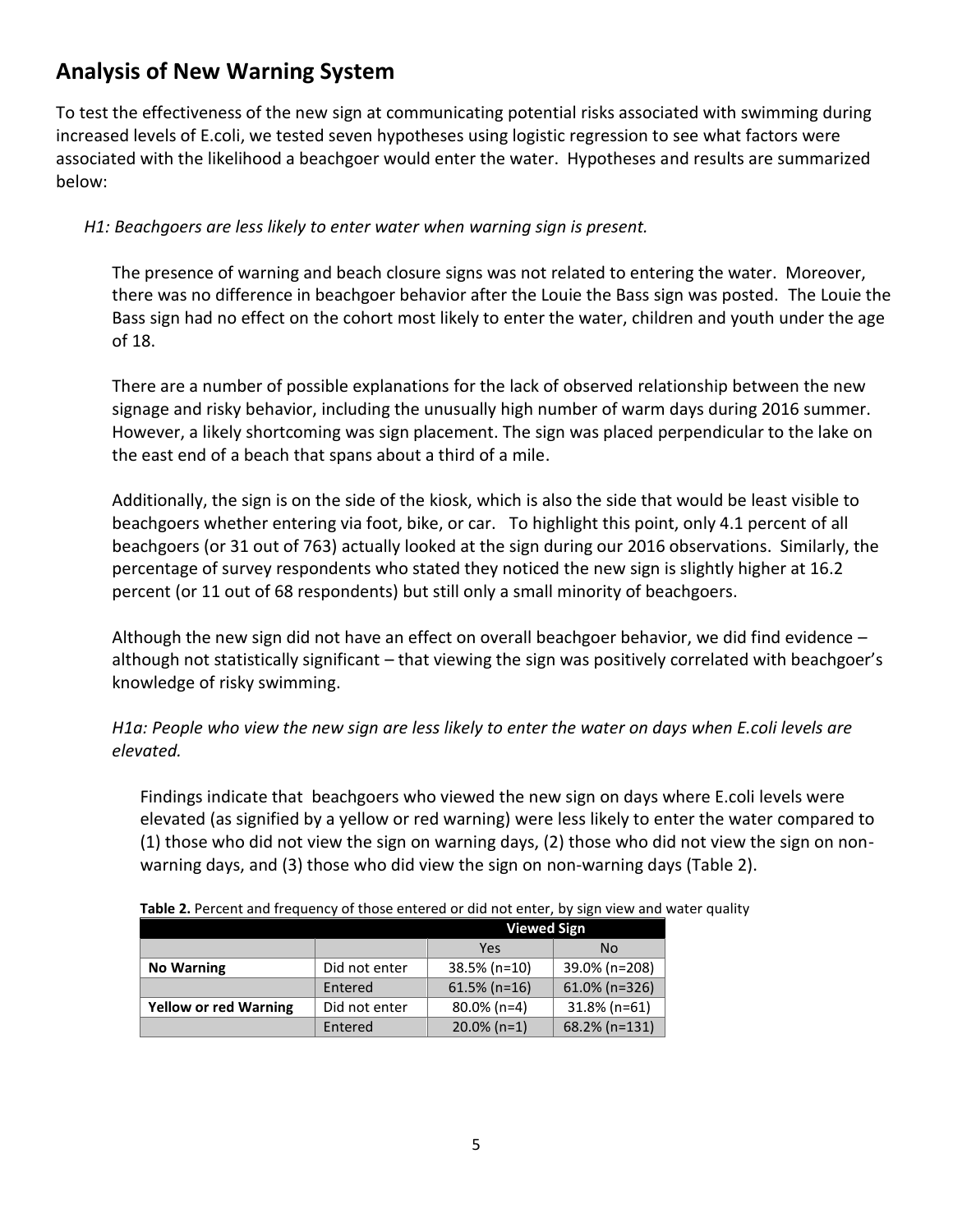The percent of beachgoers who entered versus those who did not enter the water are basically the same for all groupings except those who saw the sign on warning days. With no warning posted, 61.5 percent of beachgoers viewed the sign and entered the water while 61 percent did not view the sign and entered the water. However, during warning days 20 percent viewed the sign and did not enter the water while 68.2 percent did not view the sign and entered the water. These results were not statistically significant.

*H1b: People who report seeing the new sign score higher on beach knowledge index than those who report not seeing the sign.*

We also examined beachgoer knowledge of risky versus non-risky behavior and found that beachgoers who viewed the sign scored higher on a knowledge index than those who did not see the sign. The knowledge index is made up of questions respondents were asked about risky beach behavior (see table 3 below for questions and scoring). All questions are based on information communicated on the new Louie the Bass sign. Based on our survey data, we found that individuals who self-reported seeing the new sign scored higher on a beach knowledge index. The sample size used for this analysis is low, and the difference in score is not statistically significant. However, the score is going in the direction one would expect; that is, those who saw the sign scored higher on average (on a scale 0-1 with 1 being perfect score and 0 meaning no correct answers) than those who did not see the sign – 0.70 versus 0.61.

<span id="page-6-0"></span>

| <b>Table 3.</b> Death MIOWIEUSE INCOX QUESTIONS                                                                                                                             |                           |  |  |
|-----------------------------------------------------------------------------------------------------------------------------------------------------------------------------|---------------------------|--|--|
| <b>Question</b>                                                                                                                                                             | <b>Scoring</b>            |  |  |
| At Maslowski Beach, a red sign indicates a warning, no closure                                                                                                              |                           |  |  |
| Everyone has an equal risk of getting sick from bacteria at beaches                                                                                                         | True = $0$<br>False = $1$ |  |  |
| Water at Maslowski Beach is most often unsafe for two or three days after heavy<br>rainfall when the weather has been very warm                                             | True = $1$<br>False = $0$ |  |  |
| Gulls, geese, and other shorebirds' waste increases bacteria levels at Maslowski Beach                                                                                      | True = $1$<br>False = $0$ |  |  |
| During times of high bacteria levels at Maslowski Beach, it is usually also unsafe to<br>swim at the two other public beaches in Ashland                                    | True = $0$<br>$False = 1$ |  |  |
| Participant scores created taking the mean score of at least three questions with a range 0-1<br>(0 means no correct answers and 1 means answered all questions correctly). |                           |  |  |

**Table 3.** Beach knowledge index questions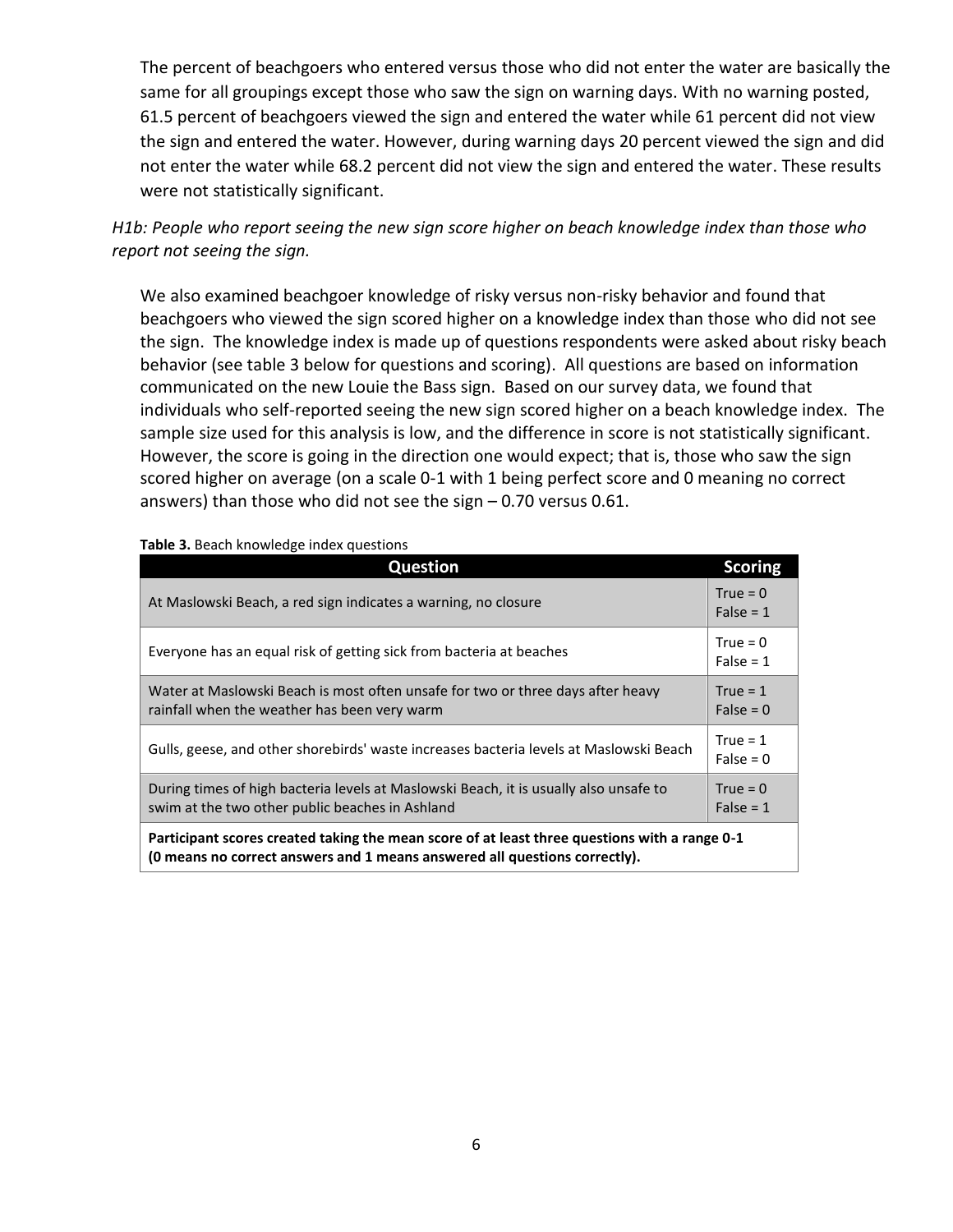# **Analysis of Other Explanatory Variables**

If the current signage (new or old) did not make a difference in changing behaviors, what factors could explain engagement in risky behavior? To complete our analysis, we examined the potential effect of temperature, age, gender, time spent at the beach, time of day, and cloud cover.

*H2: Beachgoers are more likely to enter water when the weather is warmer.* 

Entering the water is associated with ambient air temperature. The odds of entering the water by all beachgoers are 1.11 times higher for each ten-degree increase in air temperature. Across all age groups, a majority of beachgoers entered the water when the air temperature was at or above 90 degrees Fahrenheit.

| <b>TODIC</b> THE CITED IS DESIGNED CHILDING WALKED BY USE AND ANIMICHE ON TEMPERATURE |            |            |            |            |  |
|---------------------------------------------------------------------------------------|------------|------------|------------|------------|--|
|                                                                                       | 60 degrees | 70 degrees | 80 degrees | 90 degrees |  |
| Child (under 13)                                                                      | 52.1%      | 77.9%      | 89.5%      | 94.6%      |  |
| Teen (13-18)                                                                          | 17.6%      | 65.1%      | 87.1%      | 100.0%     |  |
| Young person (19-35)                                                                  | 21.1%      | 41.5%      | 66.1%      | 88.9%      |  |
| Middle age (36-55)                                                                    | 7.5%       | 28.8%      | 55.3%      | 63.0%      |  |
| Older person (over 55)                                                                | 14.0%      | 16.8%      | 47.3%      | 81.8%      |  |

**Table 4.** Percent of people entering water by age and ambient air temperature

### *H3: Children are more likely to enter water than adults.*

The age of beachgoers is associated with the likelihood of entering the water. After controlling for a variety of factors potentially associated with entering the water (e.g., air temperature), the odds that children under the age of 13 will enter the water is 8.08 times higher than beachgoers over the age of 55.

### *H4: Male beachgoers are more likely to enter the water than female beachgoers.*

After controlling for other factors (e.g., temperature, age, time of day, and time spent at beach), male beachgoers are no more likely to enter the water than female beachgoers.

### *H5: Beachgoers who spend more time at the beach are more likely to enter the water than those who spend less time at the beach.*

The odds of entering the water by all beachgoers are 1.55 times higher for each unit increase in time spent at the beach. That is, beachgoers who spent over an hour are one and a half times more likely to enter the water than those who spent less than an hour at the beach.

*H6: Beachgoers who arrive at the beach later in the day are more likely to enter the water than those who come to the beach earlier in the day.*

The odds of entering the water are 1.17 times higher for each unit increase in time of day. Beachgoers who show up at 2:00 pm are 1.17 times more likely to enter the water than those who show up at 12:00 pm.

*H7: Beachgoers are most likely to enter the water on clear, sunny days compared to all other types of days.*

After controlling for the other factors, cloud cover is not associated with likelihood of entering the water.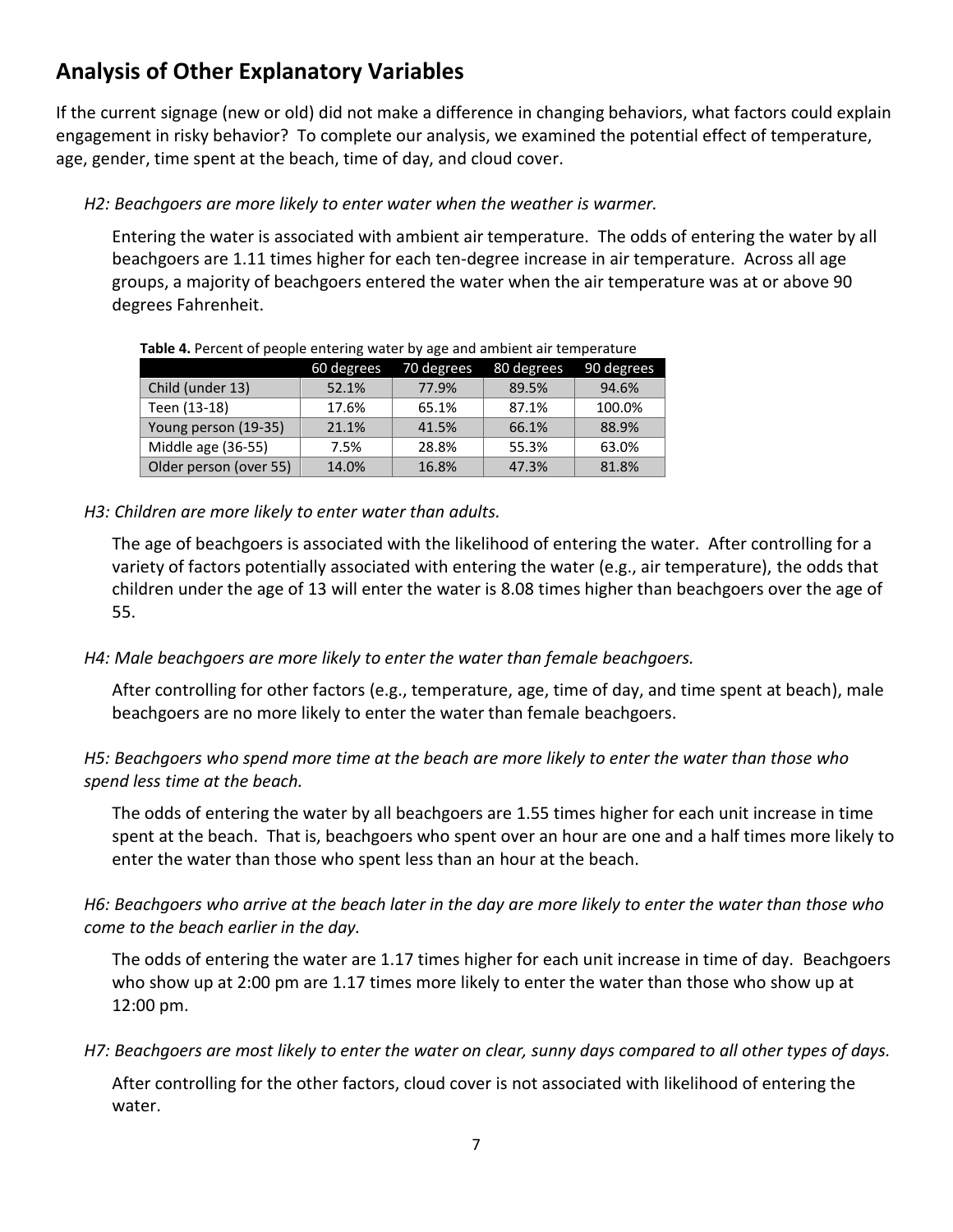# <span id="page-8-0"></span>**Conclusion**

People want to and will swim when it is hot – especially children under the age of eighteen. Despite finding a modest, non-significant relationship between engagement in risky swimming behavior and the new sign as well as between knowledge and the new sign, additional information kiosks or signs have the potential to inform the public and reduce the likelihood of swimming on days with elevated levels of E.coli. Data gathered through observations suggests people who see the sign on warning and closure days do not enter the water at the same rate as those who do not see or who go to the beach when there are no warning signs up. The information and warning systems should be positioned more prominently (e.g., an angled sign in the middle of the beach where beachgoers can see it from either direction and reach line of sights across the span of the beach). However, based on the evidence we have collected over the last three summers, signage alone does not seem be sufficient to reduce risky swimming behavior during elevated levels of E.coli.

In addition to better signage placement, we recommend exploring three other avenues forward. The first is addressing the underlying causes high E.coli levels at Maslowski Beach. Ashland Parks and Recreation is actively pursuing this option as highlighted by a successful grant application (of \$175,000) to reduce runoff through infiltration swales, native vegetation, and replenishment of beach surfaces. There are, of course, other causes related to an increase in E.coli that would require technical fixes.

Second is enforcing closures at Maslowski or actively redirecting beachgoers to other areas. However, this avenue may prove unpopular with beachgoers and the larger community.

The final avenue is pursuing sustained social marketing campaign and outreach efforts to reduce risky swimming behaviors. Social marketing applies the same techniques commonly used to sell goods and services to modifying behaviors to solve social and community problems. This technique involves identifying who is participating in the behavior, understanding the underlying causes of behavior, identifying the barriers to behavior change, and reducing these barriers. The data collected over the last summer offers insight into most of these questions, including who participates and why, as well as some of the main barriers. These data can be used to craft a targeted message(s) addressing the problem, offering a solution, and outlining actions. These data can also inform an outreach plan that includes increased signage, volunteers speaking with beachgoers on warning days, and publicity through print, television, and radio. The Parks and Recreation Department may consider a staged approach, starting with raising awareness, moving toward changing attitudes, and finally motivating people to act. Potential partners should be identified, for example, local nonprofits, schools, and Health Department. Social marketing efforts take time and resources to implement but provide a promising option for more comprehensively addressing the problem of risky swimming behavior at Maslowski beach.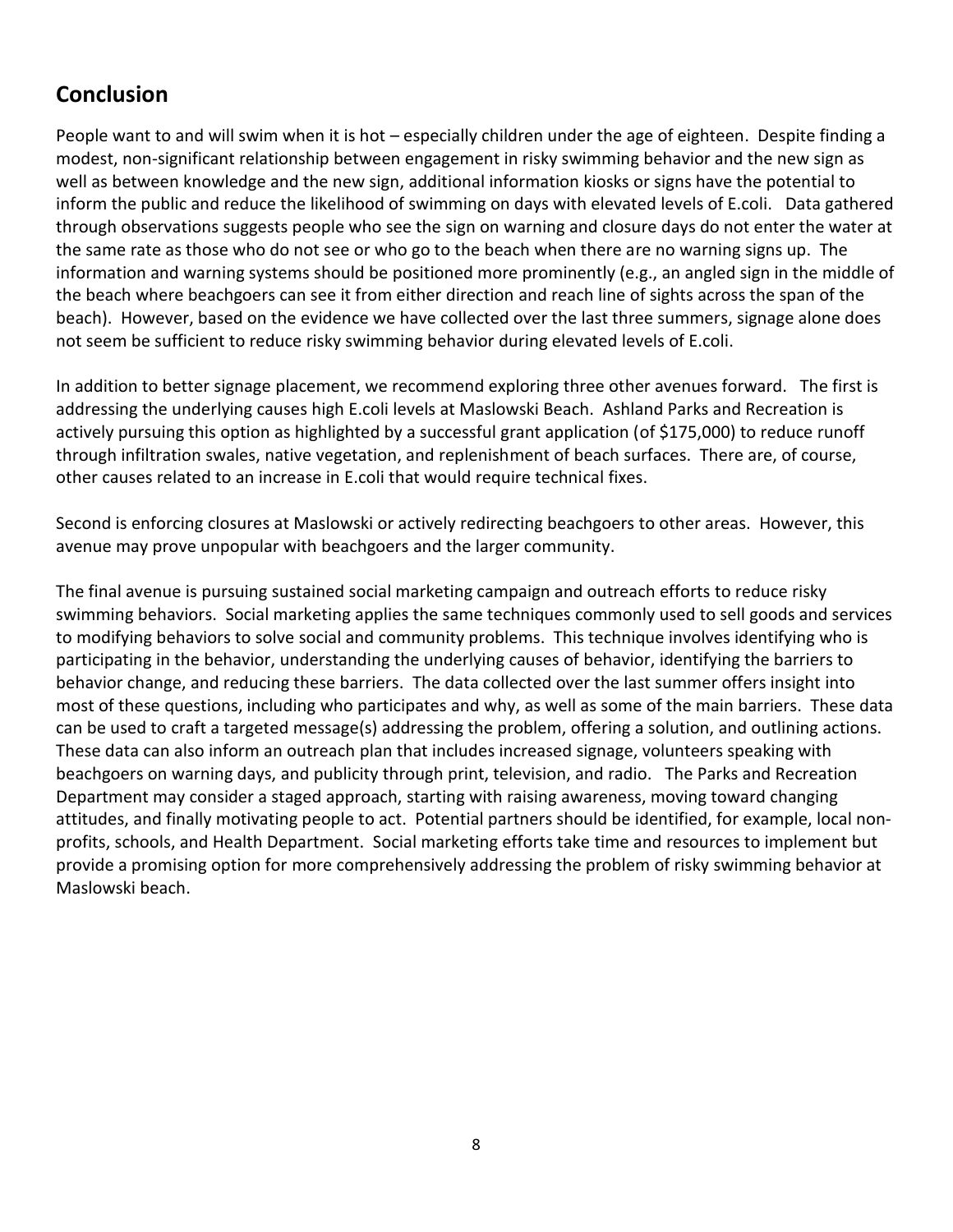# **Appendix A**

# **Methods**

### **Surveys**

CRC Research Assistants surveyed beachgoers over 18 years of age during 2014, 2015 and 2016. The survey instrument included questions about swimming behaviors on that day, their family members' swimming behaviors on that day, their awareness of risky swimming behavior, and demographic questions.

Surveys were conducted on randomly selected days, and a total of 311 surveys were completed over three summers (Table 1).

### **Observations**

CRC Research Assistants observed all beachgoers noting the approximate age and engagement in risky swimming behavior. Observation sheets included beachgoer time of day, length of stay, ambient air temperature, cloud cover, gender presentation, approximate age, minor or not, and behavior (e.g., did not enter water, wading, swimming), and viewing warning sign.

Observations were conducted on randomly selected days, and a total of 3,163 observations were completed over three summers (Table 1).

### **Variable Construction**

### *Warning*

A dichotomous variable was constructed using observation data. Yellow and red signs that indicate moderate to high E.Coli levels were coded as "warning" and a green sign indicating below threshold E.Coli levels were coded as "no warning".

### *Viewed Sign*

A dichotomous variable was constructed using observation data. Beachgoers who walked by and looked at the sign were coded as "viewed sign." All others were coded as "not viewed."

### *Entered the Water*

A dichotomous variable was constructed using observation data. People wading or swimming were coded as "entered water" while those who stayed on the sand were coded as "did not enter water."

### *Beach Knowledge Index*

The knowledge index was developed based on survey data. A series of five survey questions assessing knowledge of risky beach behavior were included. All questions are based on information communicated on the new Louie the Bass sign. The index score was created by taking the mean score on a minimum of three questions. The index is on a scale from zero to one, where one indicates all answers were correct, while zero indicates no correct answers.